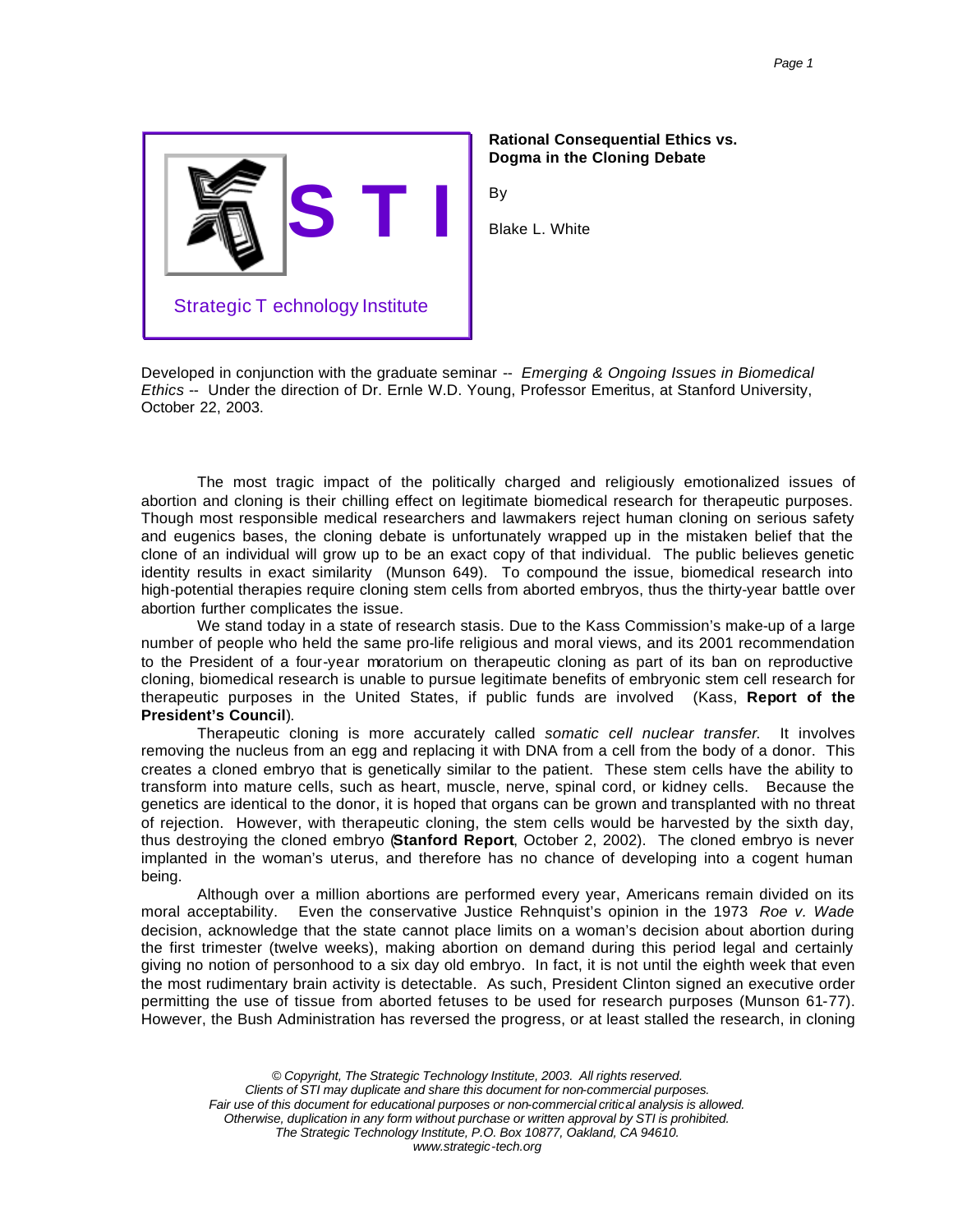for therapeutic purposes by following the recommendations of its White House Bioethics Council led by the University of Chicago Ethics Professor Leon Kass (Kass, **Report of the President's Council**).

At a first glance, Kass makes an elegant emotional argument against scientific research into cloning for both reproductive as well as therapeutic purposes in his 1997 article *The Wisdom of Repugnance* and its follow-up 2001 article, *Preventing a Brave New World: Why We Should Ban Cloning Now*. However, the arguments' weaknesses center on the emotional appeal and his "slippery slope" doomsday scenarios. Kass does not provide any compelling logical argument or any room for limited research under strict oversight. He weighs the potential positive benefits of therapeutic cloning for millions of lives already here as being equal to, and certainly no more compelling than, the potential harm done to a potential human being in a petri dish. As one who has been the beneficiary of a kidney transplant,<sup>1</sup> I find Kass and his commission repugnant for putting *deontological*<sup>2</sup> dogma ahead of consequential<sup>3</sup> reality.

Kass argues against cloning for reproductive purposes because: (1) the aggregate effect of asexual reproduction would change basic human relationships, perhaps in an irreversible way, (2) it could lead to the eugenics of a "perfect baby," (3) it might place despotic demands on the child, (4) it harms a potential human life, and (5) it is generally accepted as repugnant, regardless of our ability to cogently explain why (Kass, *Wisdom* 1-7).

In order to take some of the emotionalism out of the debate, let us examine the logic of therapeutic cloning according to utilitarian or consequentialist theories. *Consequentialism* looks at the morality of actions based on a balance of good and bad consequences. It tries to maximize the balance of positive value over disvalue (or, as Beauchamp and Childress note, the least possible disvalue, if only undesirable results can be achieved). An *act utilitarian* looks at practices that, over time, maximize the overall welfare of society. It allows society to override some individual property and autonomy rights, if doing so maximizes everyone's interests (Beauchamp 340-348).

(1) There is a "negative right" not to be prevented from reproducing, unless there are trumping factors. However, this negative right does not automatically imply an unbounded positive right to be provi ded medical assistance to reproduce by all possible means and at any unbounded social cost.

 (2) There is no compelling reason to apply scarce, rationed medical research funds to the vanity of reproductive cloning. Other means of child bearing are available for most people including: invitro fertilization (IVF), related egg donation, surrogate mothers, and adoption. The number of people not able to use the above means is relatively small, in comparison to the proposed opportunity cost of medical research for reproductive cloning. The needs of existing life, with promising social potential, trump the potential needs of potential life.

 $\overline{a}$ 

3 See McGinn. *Ethics, Science, and Technology,* pp 3-9.

<sup>&</sup>lt;sup>1</sup> In 1974, as a college freshman at N.C. State, I was told by a doctor at Duke University Medical Center that, "At the current rate, you may not live through the semester." These were shocking words for an 18-year-old engineering student with a bright future. Why bother with college if it was likely that I would die within four months? The doctor reassured me that the limited number of dialysis machines were provided based on a Ethics Panel's considerations that included: age, likelihood of recovery, and an assessment of "potential contribution to society." I was assured that, as a bright young aspiring engineer from a major university, I shouldn't worry about not being selected. While this made me uneasy – that others less fortunate would not be selected – I was nonetheless relieved that I had a chance for life and that there was such a thing as an Ethics Committee, which made the tough decisions. With careful diet and medication, I staved off the dialysis until seven years later. Ultimately, in 1982, I received a kidney transplant from my father. I was humbled and blessed. It changed my life, and, just as the Duke physician said, I have contributed to society with engineering developments, community activism, paying taxes, being a role model, and raising children who are now upper division college students. Therefore, when Kass, and others such as Stanford's William Hurlburt place the potential of my life, and others like me, on the same level as a laboratory blastocyst, I am deeply offended and ask for a more logical analysis of the ethics of therapeutic cloning.

<sup>2</sup> See McGinn. *Ethics, Science, and Technology,* pp 3-9.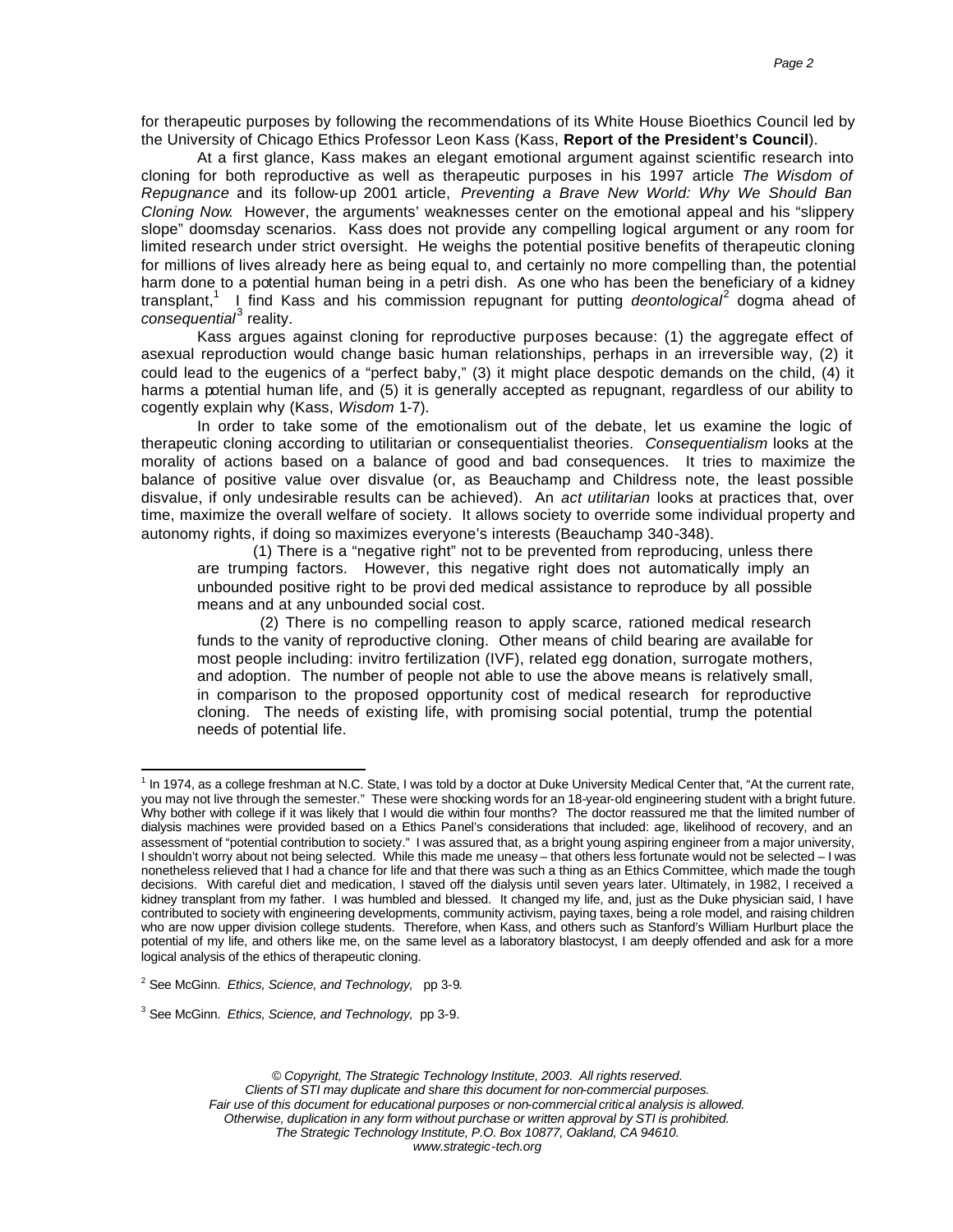(3) Most members of the Kass Commission are likely to agree with John Noonan's assertion that conception, as the instant of parental genetic code transfer, is the decisive moment of humanization (Noonan 51-59). As such, a zygote would be considered a person worthy of full moral rights and protections. They would also believe that, as an incompetent non-autonomous person, the parents and the state have an obligation to protect the rights of the unborn embryo (Beauchamp 98-101). On the contrary, a rational scientific observer is likely to agree with Mary Anne Warren's criticism of Noonan's confusion between genetically human cell clusters and a morally human person. Warren argues that a fetus, at any stage of development, but certainly at the early stage required for embryonic stem cell research, exhibits none of the five traits of personhood and should not be accorded the full rights of personhood.<sup>4</sup> Warren's five traits may be an extreme test of personhood, but in either case, since the embryo at such an early stage of development cannot live outside the womb, it, at best, is no more than a "potential person" whose rights are outweighed by the rights and needs of an "actual person" (Munson 96-104).

(4) There is a compelling reason to pursue therapeutic cloning (somatic nuclear transfer) to better understand the genetic makeup of disease and to research whether reject-free transplantable organs can be grown in the laboratory. This positively impacts millions of people, and is a better use of scarce medical research funds. It does the most good while minimizing the most harm. There may be indirect positive benefits to reproductive cloning as well. If indirect benefits to reproductive cloning occur as a result of therapeutic cloning research, there is no compelling reason to prevent use of this research to further advance reproductive cloning.

In summary, the current arguments against therapeutic cloning are weak and are based on emotional deontological reasoning. I remain very wary of deontological, or deity ordained, approaches to ethics. In fact, Christian theology and secular science have been antagonistically and emotionally opposed throughout much of Western history.<sup>5</sup> The conflict between knowledge-based science and belief-based religion confront our intellect, challenge our deeply ingrained value system, and tear our social fabric. Although each has its own dogma of *fundamentalism* or *scientism*, respectively, this conflict between diametrically opposed views of the world has been, and continues to be, a major obstacle to holistic human progress. For example, during the 1721 breakout of smallpox in Boston,

 4 Warren's five traits of personhood are: (1) consciousness, including the capacity to feel pain, (2) reasoning, (3) self -motivated activity, (4) capacity to communicate, and (5) self -awareness (Munson 101-102).

<sup>&</sup>lt;sup>5</sup> For hundreds of years, the medieval Church set up a series of obstacles to scientific inquiry including: attributing disease to demons; sanctioning and profiting from the supposed healing powers of the relics of the Christian martyrs; using the Apostle's Creed and its belief in the resurrection of the body to outlaw dissection in medical schools; promoting ideas that abasement adds to the glory of God, that cleanliness was a sign of pride, and that filthiness was a sign of humility.

Throughout European history, schools of thought contrary to Church teachings were seen as blasphemous, and appropriate punishment was doled out. Prodded by St. Bernard, conservative theologians from Paris, Orleans, and Lyon hounded the masters of Chartres and summoned them to appear before a tribunal to face charges of heresy for teaching a scientific view of the intrinsic creative powers of nature -- a view that threatened the 700-year-old doctrine of nature as the passive object of God's creation (Goldstein 69-70).

This was the same mentality that burned at the stake Giordano Bruno in 1600 for uttering and publishing the heresy that there were other worlds and other beings inhabiting them (Sagan, **Cosmic** 185). Staunch religious dogma was the reason for the Catholic hierarchy's imprisonment of the aged Galileo Galilei for proclaiming that the Earth moves (Drake 330-351). Johannes Kepler, after whom the laws of planetary motion are named, was excommunicated by the Lutheran Church for his uncompromising individualism on matters of doctrine and because of his writing of *The Somnium*, in which he imagined a journey to the moon. In addition, Kepler's mother was dragged away in a laundry chest in the middle of the night to be burned as a witch for giving birth to such a heretic and selling herbs (Sagan, **Cosmic** 50-71).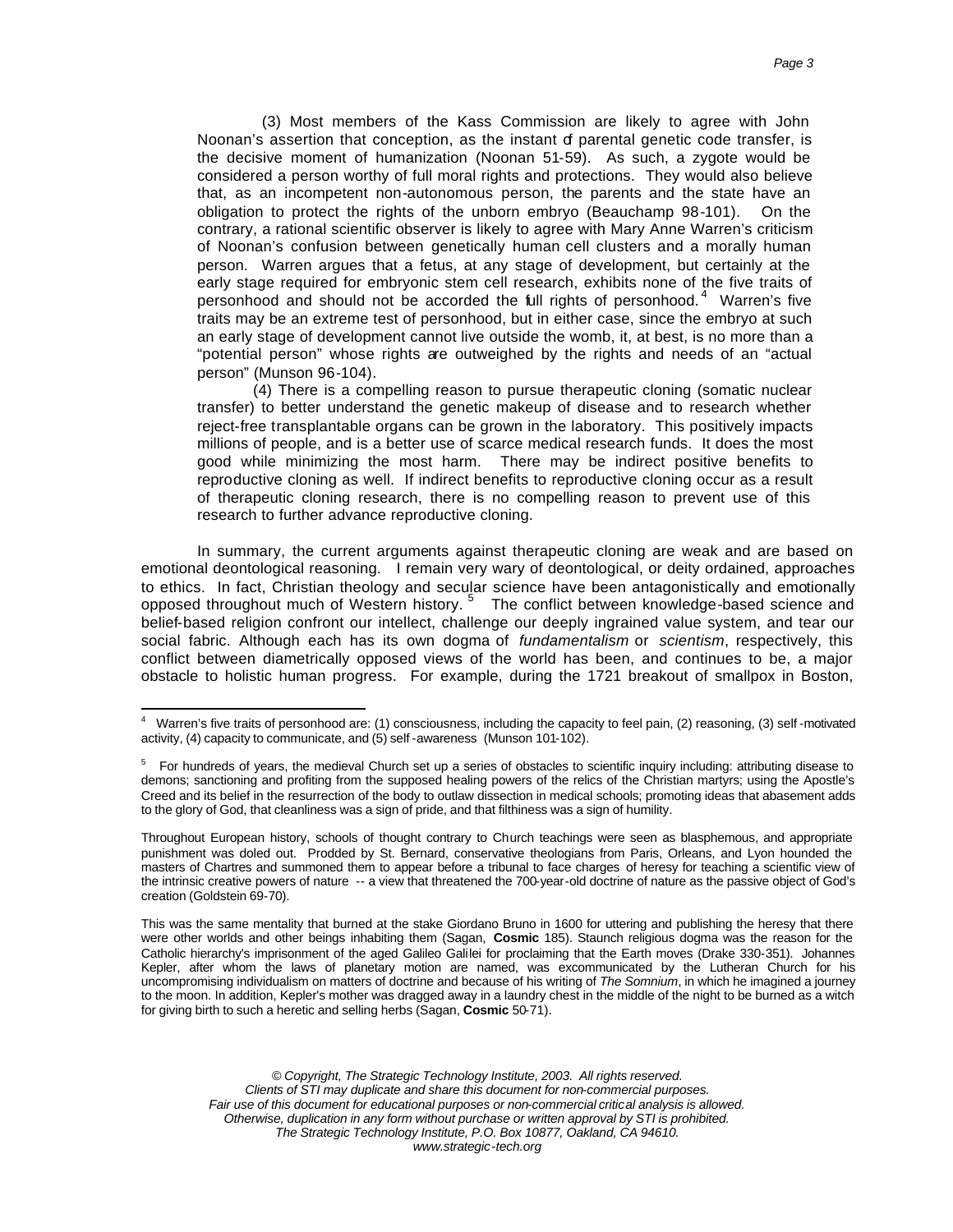even though Zabdiel Boylston's inoculation technique was proven to produce a lower mortality rate than inflicted by the natural disease, it was widely opposed by the medical establishment as unsafe, and by the church as an interference with God's will (Tucker 17-18). In the case of modern "right-to-life" advocates (antiabortion activists) and the conservative opposition to therapeutic cloning, the critics seem to employ the worst-case scenarios that pander to fear and subjective "revulsions." In fact, many of the same social results can occur through natural childbirth and child rearing.

Most scientists and ethicists agree that there seems to be no overwhelming trumping factor in favor of reproductive cloning, since other alternatives are available to infertile parents and their right to reproduce is not unqualified and unbounded. However, Kass' argument of "do no harm" assumes that the embryo, even one destined to be destroyed as a leftover from IVF treatments, has the same rights as a fully developed human. Wors e, as Nobel Laureate Paul Berg observes, Kass and his commission ignored ways to regulate research, such as registering the researchers, oversight committees, peer review, research databases, and jail terms for offenders (Shwartz, Paul Berg interview 2-3). As Berg notes, "Let's prohibit attempts to clone a person, but by god, let's not cut off the possibility for capturing the benefits of this technology for treating millions of people's diseases" (Shwartz, Paul Berg interview 3).

The ethical principles one might employ in a more logical, consequential analysis of the therapeutic cloning debate might include:

- Research done only in settings with strict oversight
- Research that is meant to maximize the life-enhancing values, rather than the vicarious unbounded rights of reproduction
- Use fetal tissue that is already planned for destruction and ensure that no financial gain is involved for the donors
- Parallel use of adult stem cells for embryonic research
- Informed consent of the donors
- "Do no harm" applies to sentient beings, not a group of cells that cannot live on their own
- Existing life trumps potential life

As even Sen. Orrin Hatch, a man noted for his conservative politics, observed, "Look, as far as I'm concerned, right-to-life means giving life an opportunity to tens of millions – not worrying about the fate of a small, undifferentiated clump of cells in a petri dish" (Shwartz, Paul Berg interview, 11).